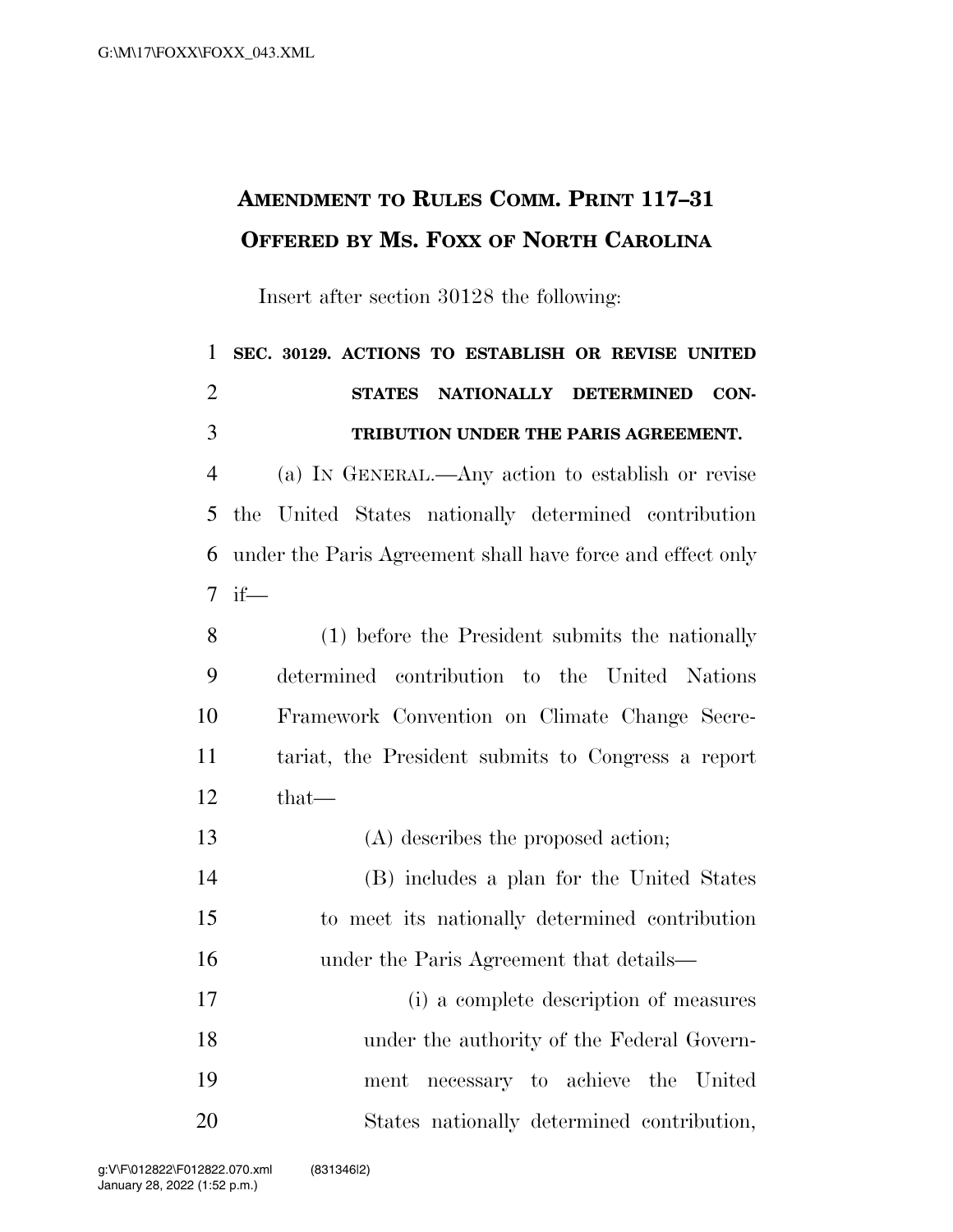| $\mathbf{1}$   | including new or revised regulations, new           |
|----------------|-----------------------------------------------------|
| $\overline{2}$ | or revised authorities that require congres-        |
| 3              | sional actions, and new or revised financial        |
| $\overline{4}$ | incentives; and                                     |
| 5              | (ii) how the United States will use the             |
| 6              | Paris Agreement's transparency provisions           |
| 7              | to confirm that other parties to the Agree-         |
| 8              | ment, including all major emitters, are ful-        |
| 9              | filling their announced contributions to the        |
| 10             | Agreement;                                          |
| 11             | (C) describes how the United States na-             |
| 12             | tionally determined contribution will impact the    |
| 13             | level of total global emissions, based on the       |
| 14             | most recent available global emissions data, and    |
| 15             | how the United States nationally determined         |
| 16             | contribution in the aggregate with the nation-      |
| 17             | ally determined contributions of other countries    |
| 18             | submitted under the Paris Agreement will re-        |
| 19             | sult in a reduction of global emissions below       |
| 20             | $2005$ levels by $2036$ or by the date that is $15$ |
| 21             | years after the submission of the United States     |
| 22             | nationally determined contribution, whichever       |
| 23             | occurs later;                                       |
| 24             | (D) if any measure described in subpara-            |
|                |                                                     |

graph (B)(i) results in increased costs of energy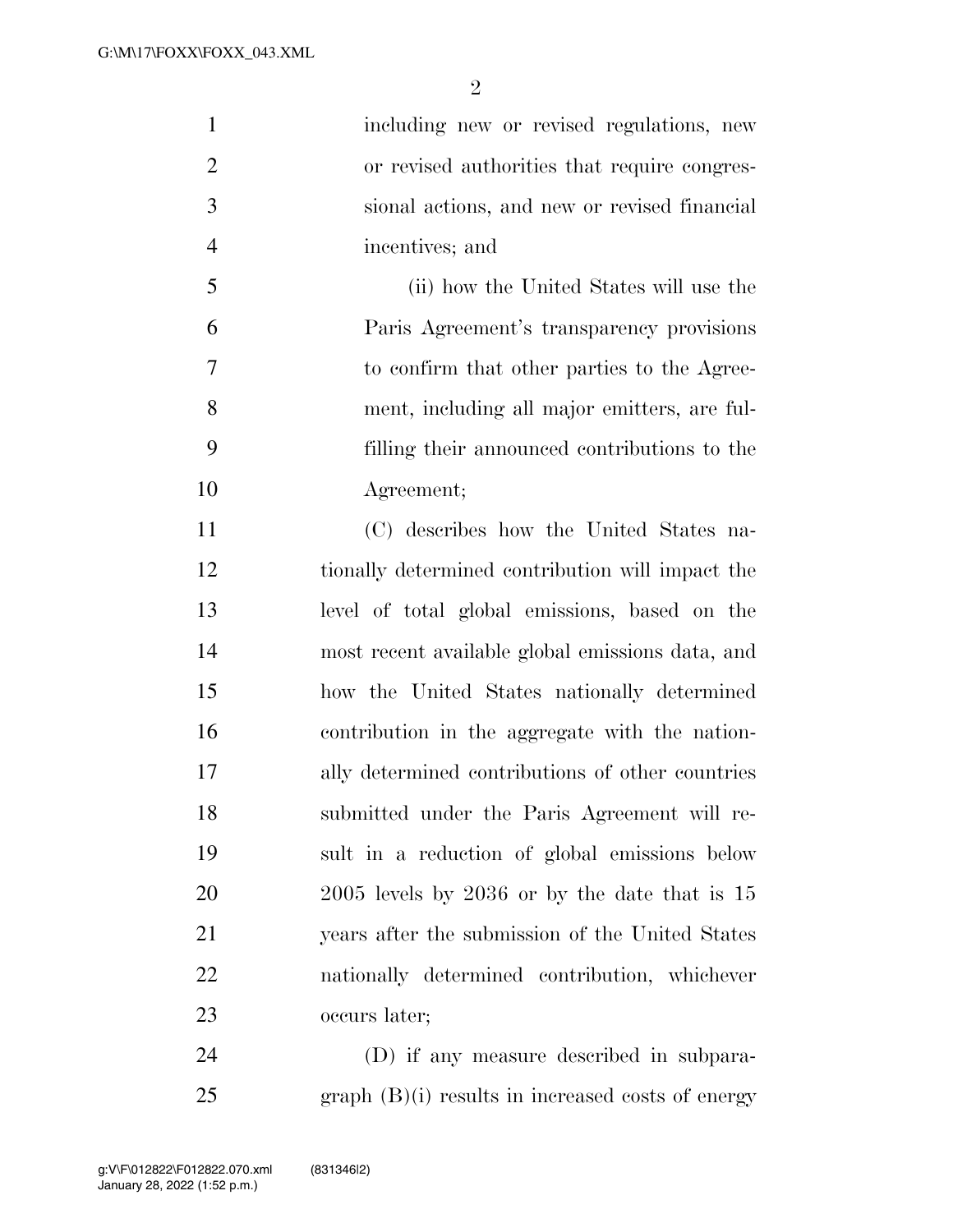| $\mathbf{1}$   | produced or consumed in the United States or      |
|----------------|---------------------------------------------------|
| $\overline{2}$ | increased costs to manufacture or produce         |
| 3              | goods or resources in the United States, in-      |
| $\overline{4}$ | cludes specific policy measures that will pre-    |
| 5              | vent—                                             |
| 6              | (i) job displacement that would result            |
| $\overline{7}$ | as a result of any such measure;                  |
| 8              | (ii) reduced global competitiveness of            |
| 9              | goods and resources manufactured or pro-          |
| 10             | duced in the United States as a result of         |
| 11             | any such measure; and                             |
| 12             | (iii) leaked emissions, including new             |
| 13             | or increased lifecycle greenhouse gas emis-       |
| 14             | sions that will occur outside of the United       |
| 15             | States, as a result of any such measure;          |
| 16             | (E) includes a specific timeline for imple-       |
| 17             | menting the specific policy measures described    |
| 18             | in subparagraph (D) in a manner that such         |
| 19             | measures are fully implemented and in effect      |
| 20             | prior to or simultaneously with implementation    |
| 21             | and effectiveness of the measures described in    |
| 22             | subparagraph $(B)(i)$ in order to ensure there is |
| 23             | no period of time when domestic jobs and man-     |
| 24             | ufacturing will be negatively impacted by such    |
| 25             | measures described in subparagraph $(B)(i)$ ; and |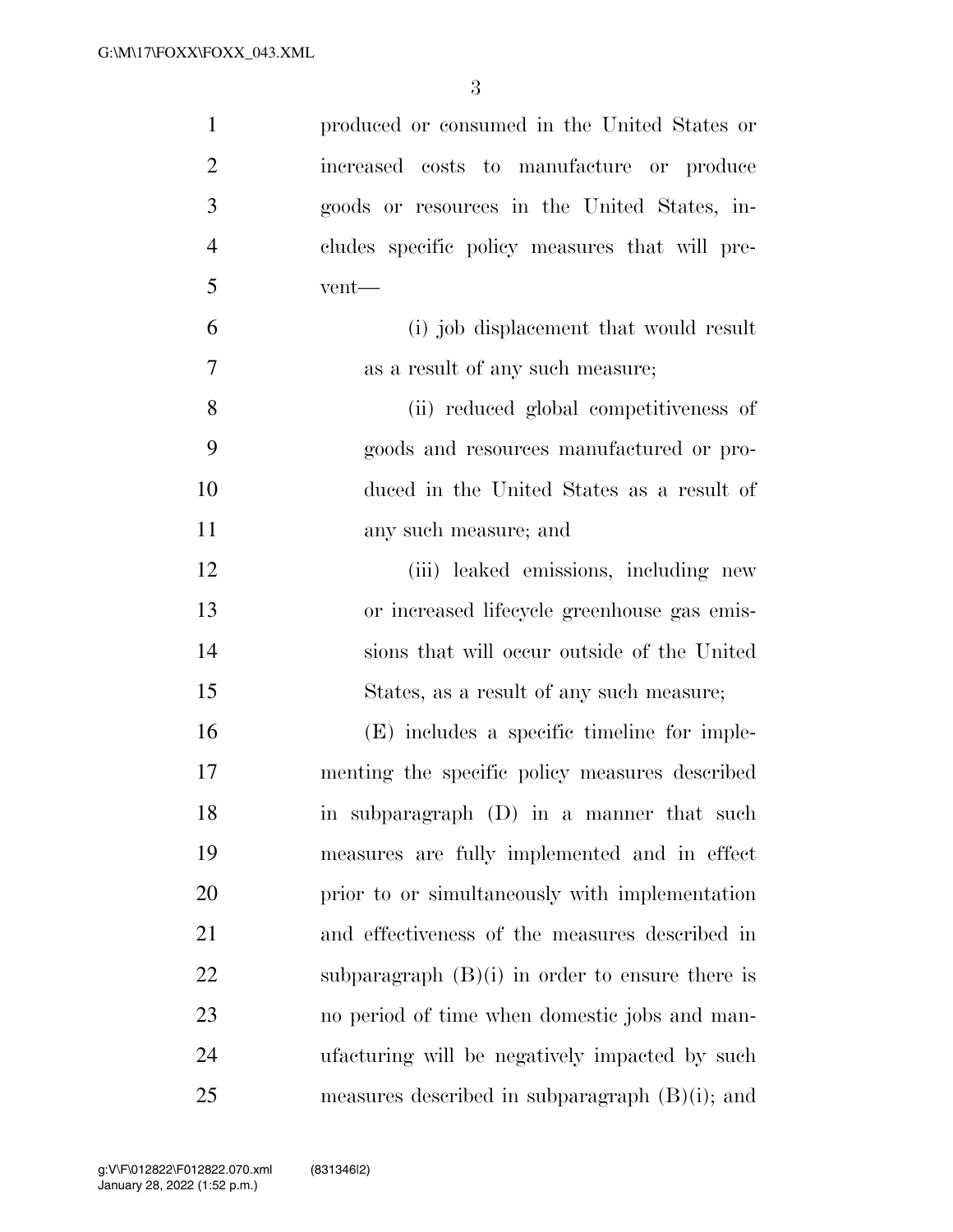| $\mathbf{1}$   | (F) contains a determination of the Presi-             |
|----------------|--------------------------------------------------------|
| $\overline{2}$ | dent that the proposed action is in the national       |
| 3              | interest of the United States; and                     |
| $\overline{4}$ | $(2)$ during the 60-day period beginning on the        |
| 5              | date on which the report is submitted under para-      |
| 6              | graph (1), a joint resolution of disapproval described |
| 7              | in subsection (b) with respect to the proposed action  |
| 8              | is not enacted into law.                               |
| 9              | (b) JOINT RESOLUTION OF DISAPPROVAL.—                  |
| 10             | $(1)$ In GENERAL.—In this subsection, the term         |
| 11             | "joint resolution of disapproval" means only a joint   |
| 12             | resolution of either House of Congress—                |
| 13             | $(A)$ the title of which is as follows: "A joint"      |
| 14             | resolution disapproving the action of the Presi-       |
| 15             | dent to establish or revise the United States na-      |
| 16             | tionally determined contribution under<br>the          |
| 17             | Paris Agreement."; and                                 |
| 18             | (B) the sole matter after the resolving                |
| 19             | clause of which is as follows: "Congress dis-          |
| 20             | approves of the action of the President to estab-      |
| 21             | lish or revise the United States nationally deter-     |
| 22             | mined contribution under the Paris Agreement           |
| 23             | as proposed by the President in the report sub-        |
| 24             | mitted to Congress under section $3(a)(1)$ of the      |
| 25             | Protecting American Resources, Innovation,             |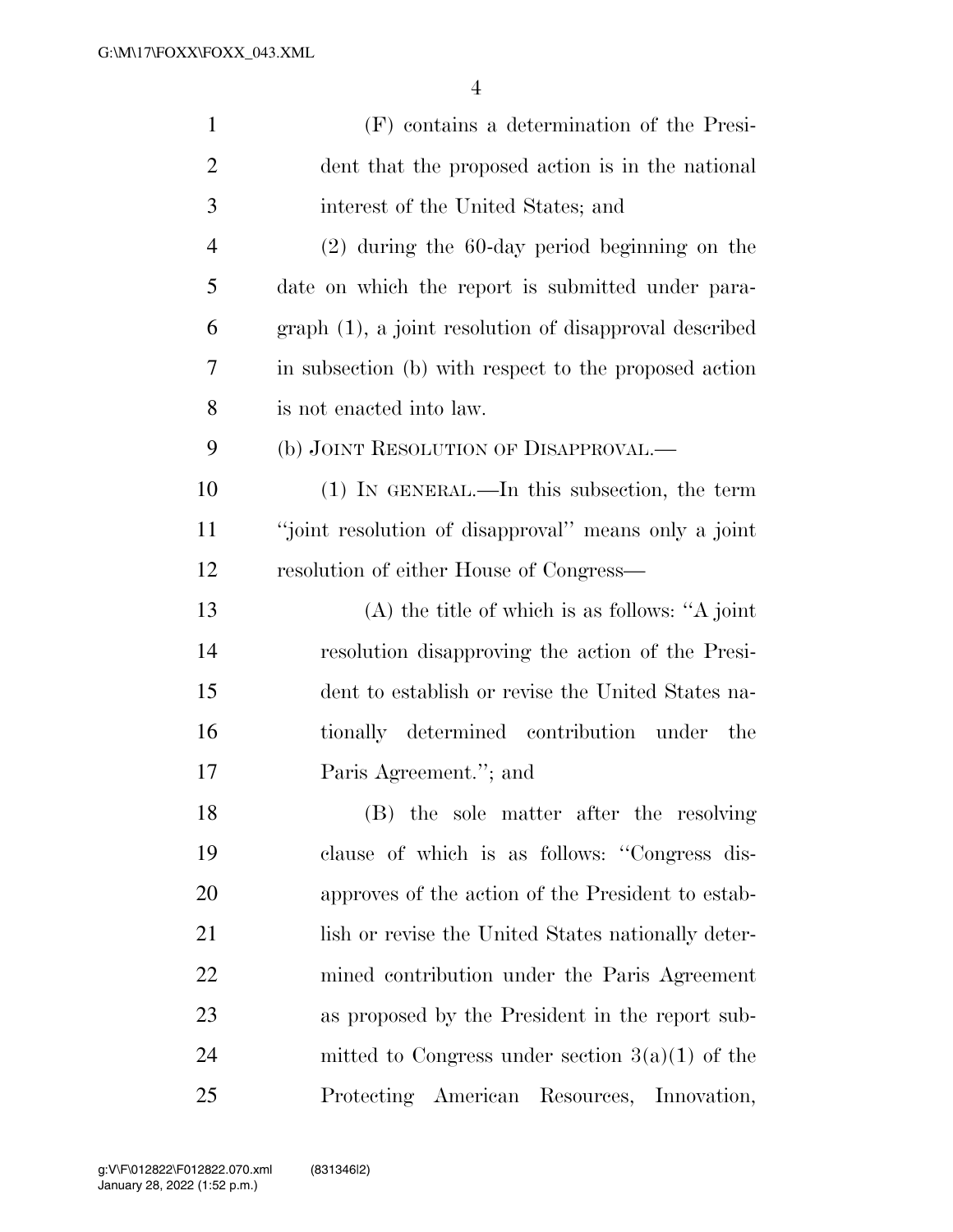1 and Sovereignty Act on relating to  $\ldots$ , with the first blank space being filled with the appropriate date and the second blank space being filled with a short description of the pro-posed action.

 (2) CONGRESSIONAL PROCEDURES.—A joint resolution of disapproval shall be considered in the House of Representatives and the Senate in accord- ance with paragraphs (3) through (5) of section 135(e) of the Atomic Energy Act of 1954 (42 U.S.C. 2160e(e)).

 (c) RULES OF CONSTRUCTION RELATING TO PARIS AGREEMENT.—

 (1) RELATING TO PARIS AGREEMENT.—Nothing in the Paris Agreement may be used to establish or demonstrate the existence of a violation of United States law or an offense against the law of nations in United States courts, including—

 (A) to establish standing, a cause of ac-20 tion, or a source of damages as a matter of law; or

 (B) to demonstrate whether an action by a Federal agency is arbitrary or capricious, an abuse of discretion, or otherwise not in accord-ance with law.